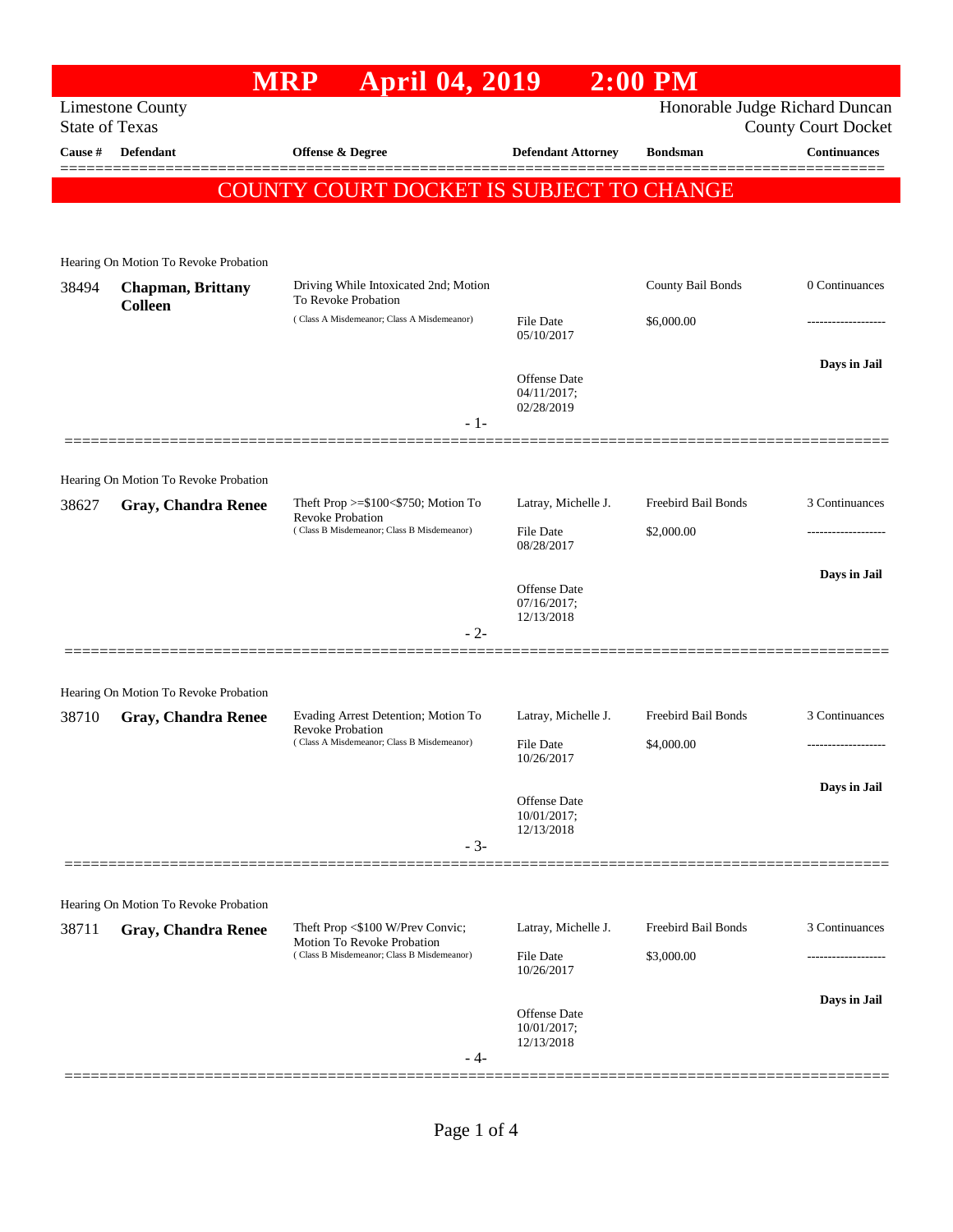|                       |                                         | <b>MRP</b>                                     | <b>April 04, 2019</b>                                          |                                                  | $2:00$ PM                                |                                                              |
|-----------------------|-----------------------------------------|------------------------------------------------|----------------------------------------------------------------|--------------------------------------------------|------------------------------------------|--------------------------------------------------------------|
| <b>State of Texas</b> | <b>Limestone County</b>                 |                                                |                                                                |                                                  |                                          | Honorable Judge Richard Duncan<br><b>County Court Docket</b> |
| Cause #               | Defendant                               | <b>Offense &amp; Degree</b>                    |                                                                | <b>Defendant Attorney</b>                        | <b>Bondsman</b>                          | <b>Continuances</b>                                          |
|                       |                                         |                                                |                                                                |                                                  | COUNTY COURT DOCKET IS SUBJECT TO CHANGE |                                                              |
|                       |                                         |                                                |                                                                |                                                  |                                          |                                                              |
|                       | Hearing On Motion To Revoke Probation   |                                                |                                                                |                                                  |                                          |                                                              |
| 38989                 | Lynch, Cameron<br><b>Tackett</b>        | Poss Cs Pg 3 < 28g; Motion To<br>Adjudicate    | Sanders, Raymond L.                                            | County Bail Bonds                                | 0 Continuances                           |                                                              |
|                       |                                         |                                                | (Class A Misdemeanor; Class A Misdemeanor)                     | <b>File Date</b><br>06/08/2018                   | \$3,500.00                               |                                                              |
|                       |                                         |                                                |                                                                | Offense Date                                     |                                          | Days in Jail                                                 |
|                       |                                         |                                                |                                                                | 04/29/2018;<br>01/08/2019                        |                                          |                                                              |
|                       |                                         |                                                |                                                                | $-5-$                                            |                                          |                                                              |
|                       | Hearing On Motion To Revoke Probation   |                                                |                                                                |                                                  |                                          |                                                              |
| 38239                 | Mack, Shyke                             |                                                | Unl Carrying Weapon; Motion To                                 | Tate, Greg                                       | A-EZ Out Bail Bonds                      | 1 Continuances                                               |
|                       |                                         |                                                | Revoke Probation<br>(Class A Misdemeanor; Class A Misdemeanor) | <b>File Date</b><br>11/14/2016                   | \$6,000.00                               |                                                              |
|                       |                                         |                                                |                                                                | Offense Date                                     |                                          | Days in Jail                                                 |
|                       |                                         |                                                |                                                                | 10/22/2016;<br>07/27/2018                        |                                          |                                                              |
|                       |                                         |                                                |                                                                | $-6-$                                            |                                          |                                                              |
|                       | Hearing On Motion To Revoke Probation   |                                                |                                                                |                                                  |                                          |                                                              |
| 38240                 | Mack, Shyke                             | Poss Marij <2oz; Motion To Revoke<br>Probation |                                                                | Tate, Greg                                       | A-EZ Out Bail Bonds                      | 1 Continuances                                               |
|                       |                                         | (Class B Misdemeanor; Class B Misdemeanor)     |                                                                | File Date<br>11/14/2016                          | \$3,000.00                               |                                                              |
|                       |                                         |                                                |                                                                |                                                  |                                          | Days in Jail                                                 |
|                       |                                         |                                                |                                                                | <b>Offense</b> Date<br>10/22/2016;<br>07/27/2018 |                                          |                                                              |
|                       |                                         |                                                |                                                                | $-7-$                                            |                                          |                                                              |
|                       |                                         |                                                |                                                                |                                                  |                                          |                                                              |
|                       | Hearing On Motion To Revoke Probation   |                                                | Criminal Trespass; Motion To                                   |                                                  | County Bail Bonds                        | 0 Continuances                                               |
| 39073                 | <b>Mosely, Nickolas</b><br><b>Malik</b> | Adjudicate                                     |                                                                | <b>File Date</b>                                 |                                          |                                                              |
|                       |                                         |                                                | (Class B Misdemeanor; Class B Misdemeanor)                     |                                                  | \$3,000.00<br>08/23/2018                 | -------------                                                |
|                       |                                         |                                                |                                                                | Offense Date                                     |                                          | Days in Jail                                                 |
|                       |                                         |                                                |                                                                | 07/17/2018;<br>03/06/2019                        |                                          |                                                              |
|                       |                                         |                                                |                                                                | $-8-$                                            |                                          |                                                              |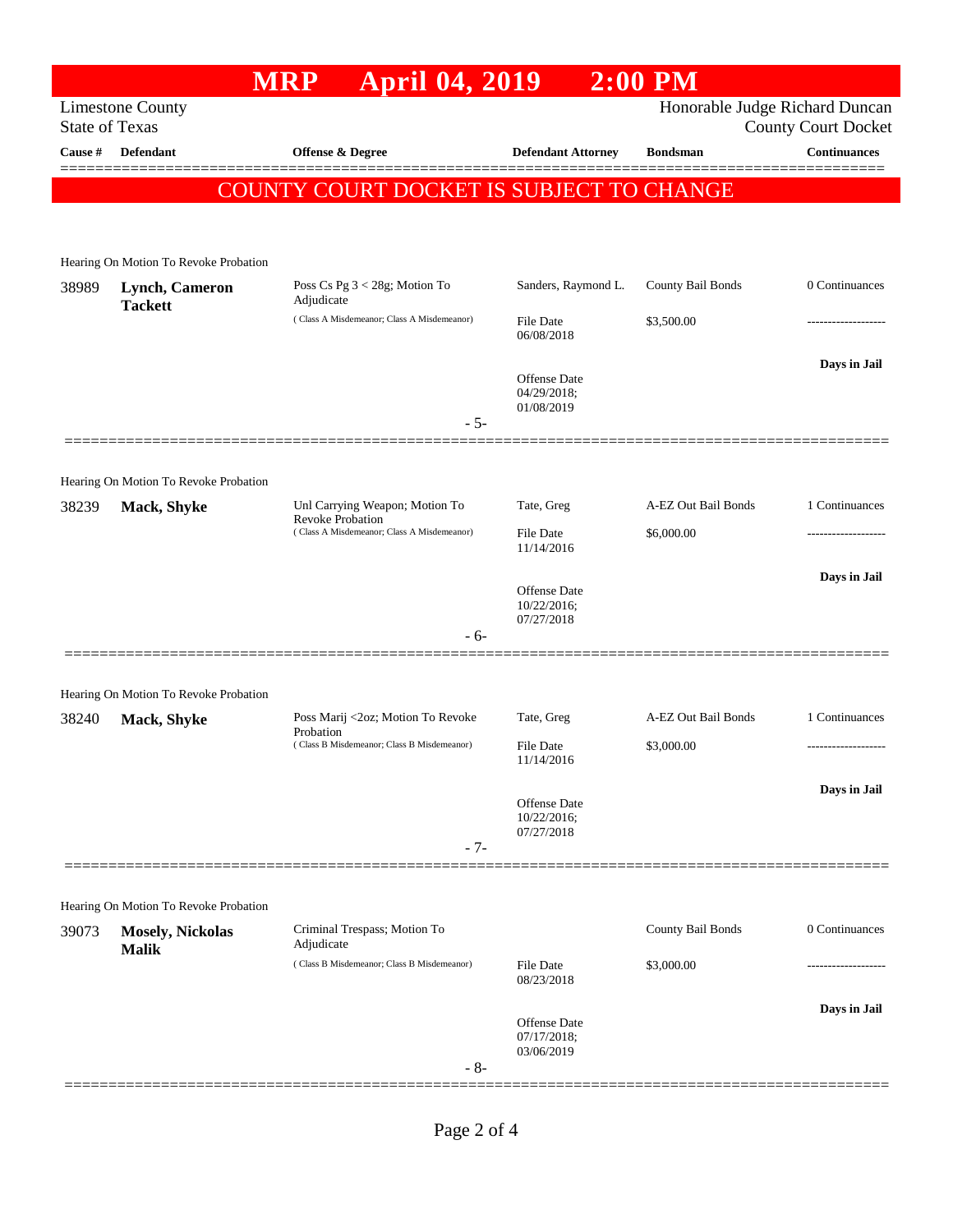|         |                                                  | <b>MRP</b><br><b>April 04, 2019</b>               |                                                  | $2:00$ PM                       |                                      |
|---------|--------------------------------------------------|---------------------------------------------------|--------------------------------------------------|---------------------------------|--------------------------------------|
|         | <b>Limestone County</b><br><b>State of Texas</b> |                                                   |                                                  | Honorable Judge Richard Duncan  | <b>County Court Docket</b>           |
| Cause # | <b>Defendant</b>                                 | Offense & Degree                                  | <b>Defendant Attorney</b>                        | <b>Bondsman</b>                 | <b>Continuances</b>                  |
|         |                                                  | COUNTY COURT DOCKET IS SUBJECT TO CHANGE          |                                                  |                                 |                                      |
|         |                                                  |                                                   |                                                  |                                 |                                      |
|         |                                                  |                                                   |                                                  |                                 |                                      |
|         | Hearing On Motion To Revoke Probation            |                                                   |                                                  |                                 |                                      |
| 39088   | <b>Mosely, Nickolas</b><br><b>Malik</b>          | Theft Prop >=\$100<\$750; Motion To<br>Adjudicate |                                                  | County Bail Bonds               | 0 Continuances                       |
|         |                                                  | (Class B Misdemeanor; Class B Misdemeanor)        | File Date<br>09/17/2018                          | \$3,000.00                      |                                      |
|         |                                                  |                                                   |                                                  |                                 | Days in Jail                         |
|         |                                                  |                                                   | <b>Offense Date</b><br>05/01/2018;<br>03/06/2019 |                                 |                                      |
|         |                                                  |                                                   | $-9-$                                            |                                 |                                      |
|         |                                                  |                                                   |                                                  |                                 |                                      |
|         | Hearing On Motion To Revoke Probation            |                                                   |                                                  |                                 |                                      |
| 39112   | <b>Mosely, Nickolas</b><br><b>Malik</b>          | Theft Prop >=\$100<\$750; Motion To<br>Adjudicate |                                                  | County Bail Bonds               | 0 Continuances                       |
|         |                                                  | (Class B Misdemeanor; Class B Misdemeanor)        | File Date<br>10/16/2018                          | \$3,000.00                      |                                      |
|         |                                                  |                                                   |                                                  |                                 | Days in Jail                         |
|         |                                                  |                                                   | Offense Date<br>07/17/2018;                      |                                 |                                      |
|         |                                                  |                                                   | 03/06/2019<br>$-10-$                             |                                 |                                      |
|         |                                                  |                                                   |                                                  |                                 |                                      |
|         | Show Cause Hearing                               |                                                   |                                                  |                                 |                                      |
| 38983   | Nino, Maricruz                                   | Poss Marij <2oz<br>(Class B Misdemeanor)          | File Date                                        | County Bail Bonds<br>\$2,000.00 | 2 Continuances<br>------------------ |
|         |                                                  |                                                   | 06/08/2018                                       |                                 |                                      |
|         |                                                  |                                                   | <b>Offense Date</b>                              |                                 | Days in Jail                         |
|         |                                                  |                                                   | 04/17/2018<br>$-11-$                             |                                 |                                      |
|         |                                                  |                                                   |                                                  |                                 |                                      |
|         | Hearing On Motion To Revoke Probation            |                                                   |                                                  |                                 |                                      |
| 38247   | Strain, Jakeldrick                               | Poss Marij <2oz; Motion To Revoke<br>Probation    |                                                  | Act Quick Bail Bonds            | 1 Continuances                       |
|         | Jaquawn                                          | (Class B Misdemeanor; Class B Misdemeanor)        | File Date                                        | \$5,000.00                      | .                                    |
|         |                                                  |                                                   | 11/17/2016                                       |                                 | Days in Jail                         |
|         |                                                  |                                                   | <b>Offense Date</b><br>10/22/2016;               |                                 |                                      |
|         |                                                  |                                                   | 06/27/2018<br>$-12-$                             |                                 |                                      |
|         |                                                  |                                                   |                                                  |                                 |                                      |